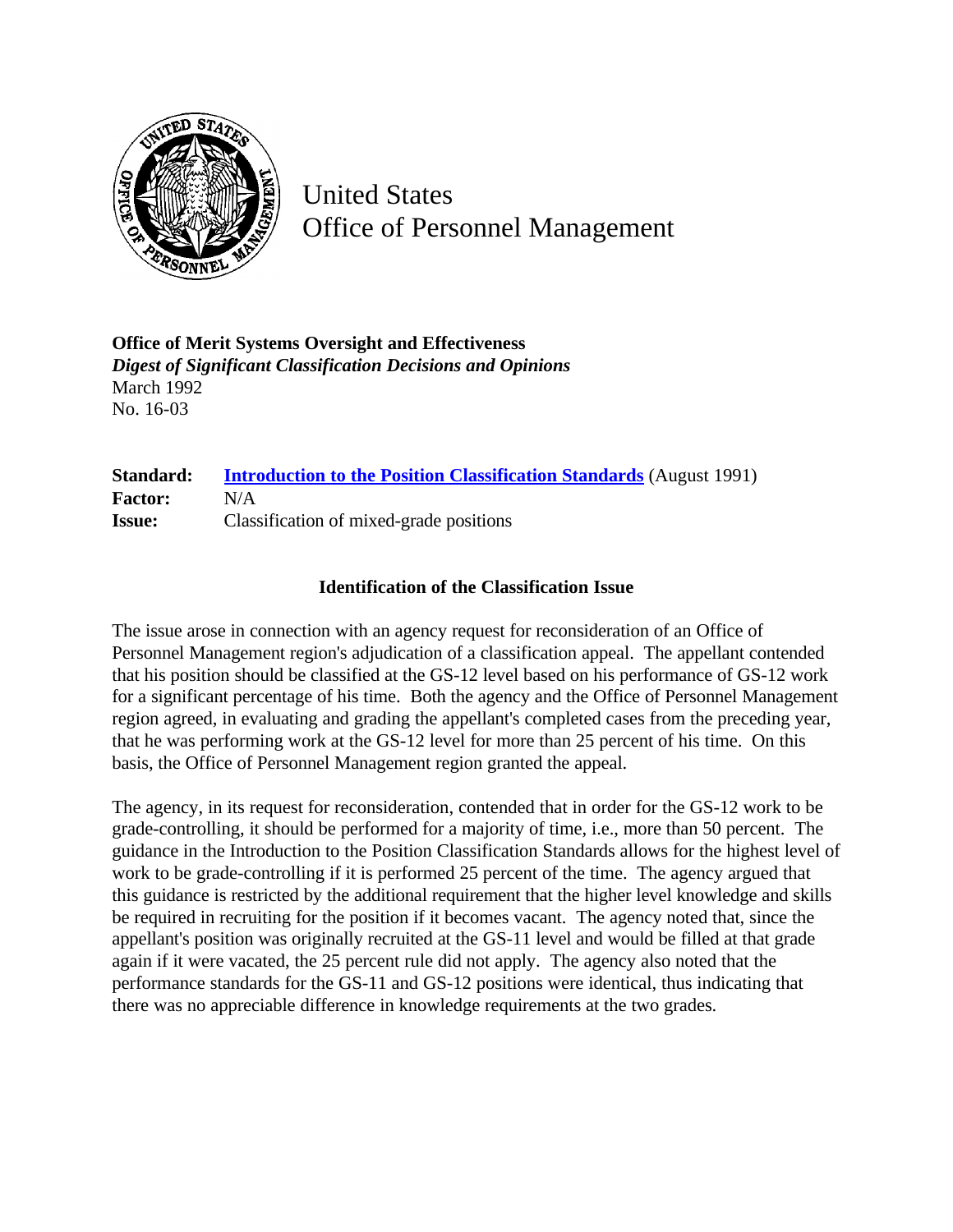## **Resolution**

The Introduction to the Position Classification Standards allows for work that is performed for less than a majority of time to be grade-controlling if the following conditions are met:

--The work is officially assigned to the position on a regular and continuing basis;

--It is a significant and substantial part of the overall position (i.e., occupying at least 25 percent of the employee's time); and

--The higher level knowledge and skills needed to perform the work would be required in recruiting for the position if it became vacant.

Work which is temporary or short-term, carried out only in the absence of another employee, performed under closer than normal supervision, or assigned solely for the purpose of training an employee for higher level work cannot be considered paramount for grade level purposes.

The first condition excludes from consideration higher level work that is not a recurring part of the position, e.g., work that is performed on a special project basis and is not expected to be repeated. The third condition excludes from consideration higher level work that does not truly require the higher level knowledge and skills normally associated with the grade. There are two basic principles underlying this requirement. First, in almost all cases an increase in the complexity of the work assigned is accompanied by an increase in the knowledge and skills needed to perform it. Second, the requirement applies to the work actually assigned and performed, rather than to management's intent when the position was originally advertised and filled or any redistribution of duties that may occur after it is vacated.

When the incumbent of a GS-11 position is regularly being assigned GS-12 level work for at least 25 percent of the time, it is reasonable to conclude that the employee is applying the level of knowledge and skills associated with that grade, since these would be required for continued successful performance of that work. If the employee were to leave the position, and the position were to be recruited for exactly as previously constituted, with the same percentage of higher graded duties, it is again reasonable to conclude that the higher level knowledge and skills would be required. Although management has the option of dropping the GS-12 duties from the position when vacated and recruiting for the job at the GS-11 level, it would then no longer be the same job. Hence, projections of this nature are not a valid basis for denying an upgrade. The 25 percent rule in regard to grade-controlling duties applies to the work being performed at the time the position is evaluated, and is not mitigated by management's original intent in filling the position or any projected restructuring upon vacancy. Further, similarity of performance standards at different grade levels cannot be taken as an indication of the degree of knowledge required, as these documents are not designed to reflect or measure relative job complexity. Therefore, the position was correctly classified at the GS-12 level.